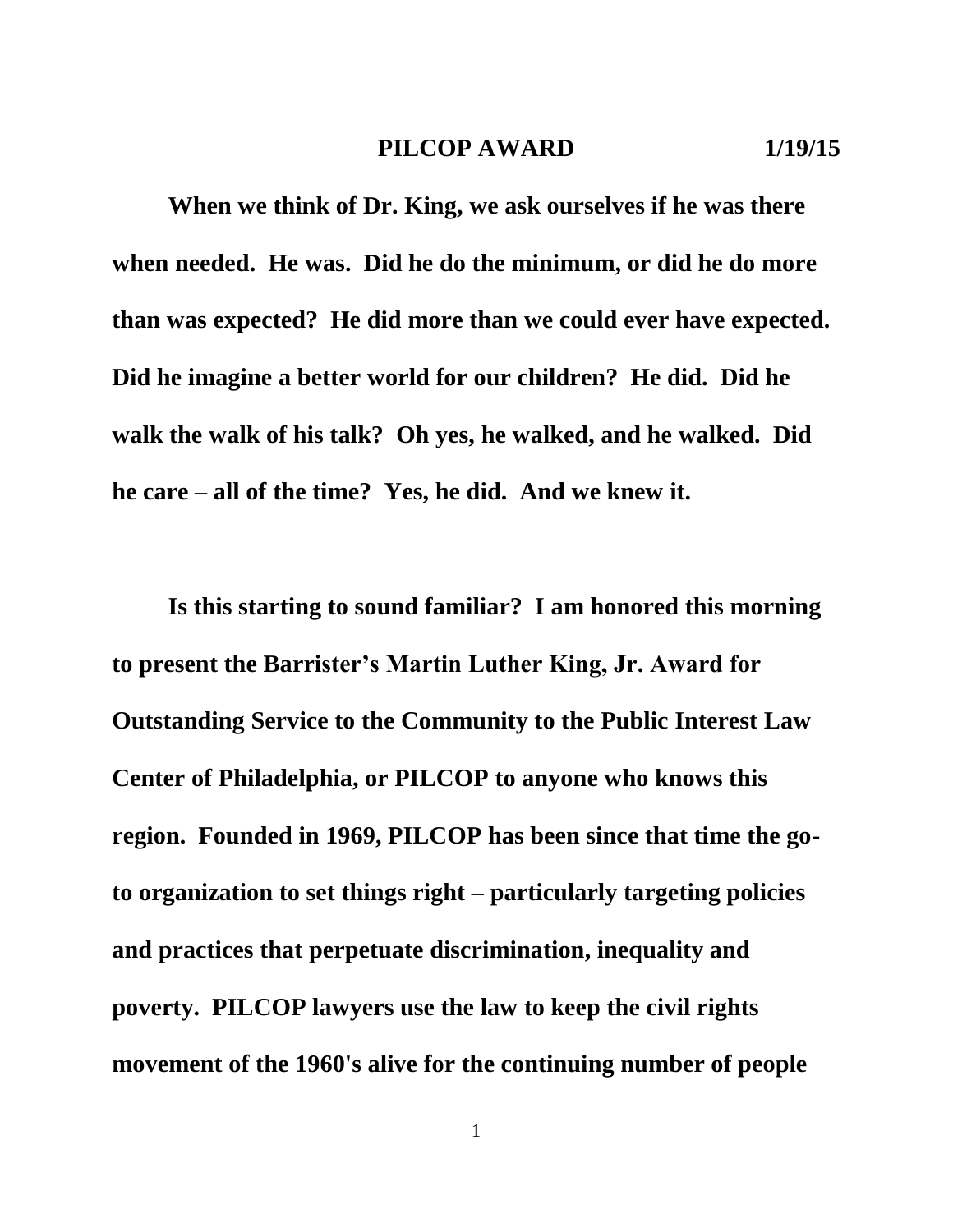**for whom access to equal opportunity remains an unrealized dream. Consistent with one of this award's criteria, which is to pursue social justice and encourage other organizations in the greater Philadelphia region to do the same, PILCOP partners with community groups, advocacy organizations, law firms, legal organizations, colleges and law schools to further expand its impact.** 

**So, I'm supposed to do this in under 3 minutes, so all I can do is the highlights. We all know that despite the outstanding leadership of Dr. William Hite, Philadelphia school children are unfairly disadvantaged by the school funding formula. Enter PILCOP, who along with the Education Law Center, this past Fall filed a lawsuit challenging various state officials with failing to uphold Pennsylvania's constitutional obligation to provide a system of public education that gives all children in Pennsylvania the resources they need to meet state-imposed academic standards and to thrive in today's world.**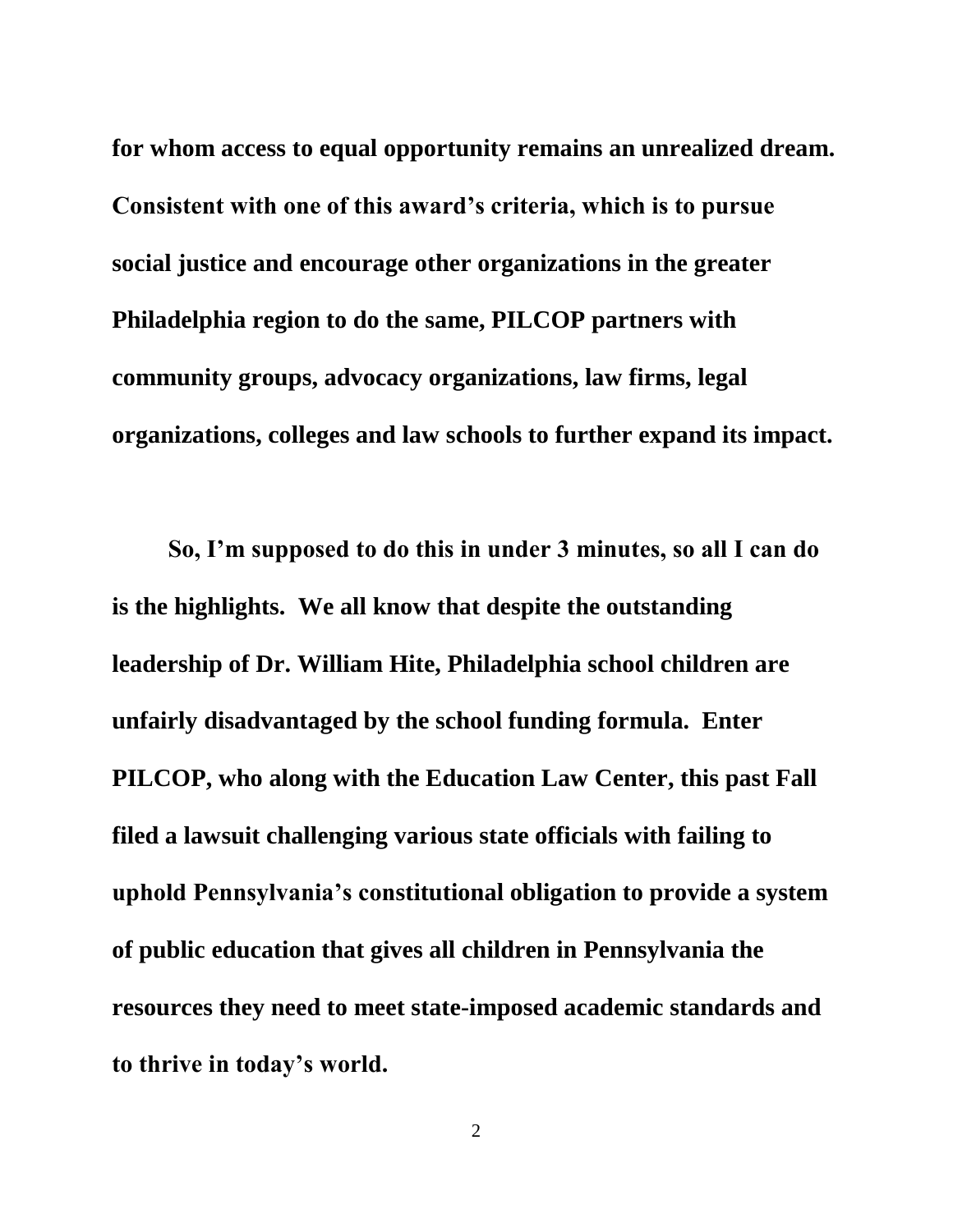**Together with Boies, Schiller & Flexner, in 2005 PILCOP brought filed a case in Florida on behalf of children who depend on the Medicaid program. Just two weeks ago, a federal judge found that 1.9 million children who depend on the Florida Medicaid program for their medical and dental care are not receiving the care required by federal law, a ruling we certainly hope will pave the way for improvements in medical care for children all across the country. Talk about partnering and talk about impact.**

**And #Victory: in a huge victory for democracy in area of voter's rights PILCOP led the fight in overturning PA's restrictive voter ID law.**

**Obviously, this is just a sampling of the depth – and breadth – of PILCOP's impact. Not just for its clients, but for all of us who love justice, PILCOP is there when needed. It consistently does more than we can hope for. The lives of our children are better**